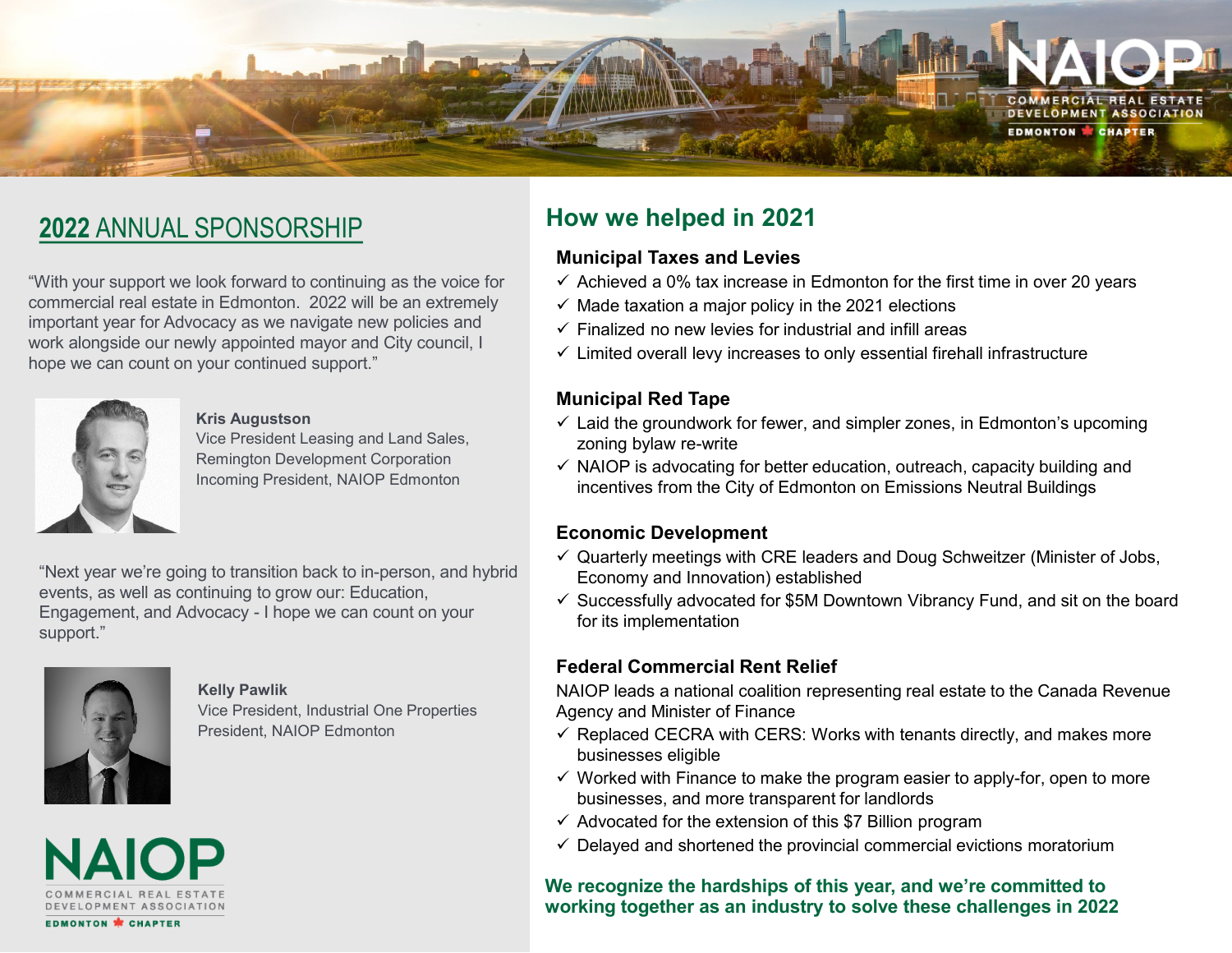

NAIOP is the premier association for investors, developers, owners, and related professionals in commercial real estate.

# Sponsorship Advantages

- **Business Development Opportunities:** Networking events this year had a combined attendance over 1,000 people. Speaking engagements provide increased visibility for you and your firm.
- **Reach a Diverse Membership Base:** Our membership features professionals from a number of different fields, including developers, building owners, investors, architects, engineers, brokers, property managers, lawyers, bankers and many more.
- **Help Shape Policies:** NAIOP is the most powerful advocate for the commercial real estate industry, with influence at the bureaucratic and elected levels around the region. Members help to shape policies affecting the industry and receive insider updates and customized tracking on important legislative and regulatory issues.

# By the numbers...

## NAIOP Edmonton Members by Scope of Business

■ Developer, Owner, Investor, Notelly and C-level, partner, principal 19% Notellasting sponsors returned in Notellasting Community in Edmonton Asset Manager **40%** Architect, Engineer, Contractor and related **31%** ■ Broker **13% Professional Services** (Law Firms, Accountants, Consultants and related) **8%** Financier **4%** EDC **3%**

## 74% of NAIOP Edmonton members are senior level management

■ Other senior management (VP, director, and related) **55%**

#### **Returning** Sponsors

**88%** of existing sponsors returned in 2021. The organization continues to grow with new sponsorship.

#### **SPONSORS 2020**

**RETURNING SPONSORS 2021**

## **2022 Action Plan**

- Meet with new City Councilors around the region
- Gain support a more businessfriendly climate for development
- Reduce Red-Tape by improving planning and zoning approvals for commercial and industrial sites
- Reduce the costs of doing business, and move towards incentivizing new business and investment
- *"NAIOP has secured our place as the voice of the commercial real estate community in Edmonton.*
- *I believe our next advocacy push will ensure the public, administration, and a new council, are made more aware of the pivotal role of commercial owners and developers in supporting businesses, building, and funding our city."*

Alexander D. Thomson, MRICS Vice President, Development CAMERON Development Management Inc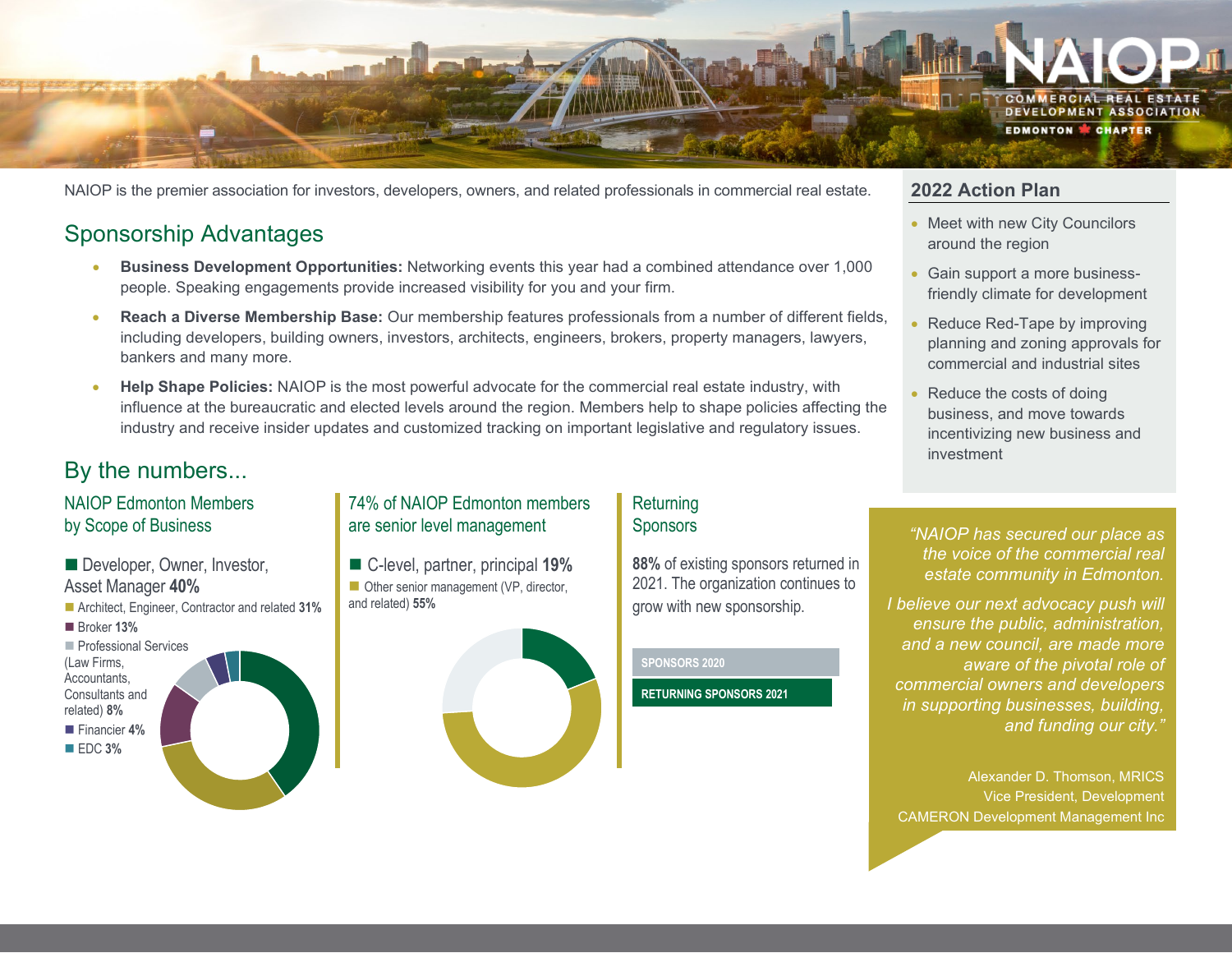

| <b>2022 ANNUAL</b><br><b>SPONSORSHIPS</b>                                             | <b>PRESTIGE</b><br><b>CLUB</b><br>\$9000                          | <b>PRESIDENT'S</b><br><b>CLUB</b><br>\$6000       | <b>PATRON</b><br><b>COMPANIES</b><br>\$3000 |
|---------------------------------------------------------------------------------------|-------------------------------------------------------------------|---------------------------------------------------|---------------------------------------------|
| Complimentary annual memberships                                                      | 2 Full Memberships<br>(\$1,100 value)                             | 1 Full Membership<br>(\$672 value)                | 1 Full Membership<br>(\$672 value)          |
| <b>Company-wide Benefits</b><br>Invites and discounted registrations<br>for your team | <b>Unlimited Company</b><br>participants<br>(\$2200+ value)       | 4 Company<br>participants<br>(\$2200 value)       | 3 Company<br>participants<br>(\$1505 value) |
| Recognition on NAIOP Edmonton<br>website and email collateral                         | <b>Banner Logo</b>                                                | Partners Page Logo                                | Partners Page Logo                          |
| Free access to events                                                                 | $\checkmark$<br>Online events<br>In-person events<br>Major events | $\checkmark$<br>Online events<br>In-person events | $\checkmark$<br>Online events               |
| Logo showcased on PowerPoint loop<br>at all online and in-person events               | $\checkmark$                                                      | $\checkmark$                                      | $\checkmark$                                |
| Verbal recognition at events                                                          | $\checkmark$                                                      | $\checkmark$                                      |                                             |
| Company showcase                                                                      | <b>CRE Tour + Social</b><br>media                                 | <b>CRE Tour + Social</b><br>media                 | Social media                                |
| Educational opportunities for your<br>staff                                           | 1 Course<br>(\$300<br>Value)                                      | 1 Course<br>(\$300 Value)                         | 1 Course (\$300<br>Value)                   |

**For customized opportunities, including event sponsorship, please contact anand@naiopedmonton.com**